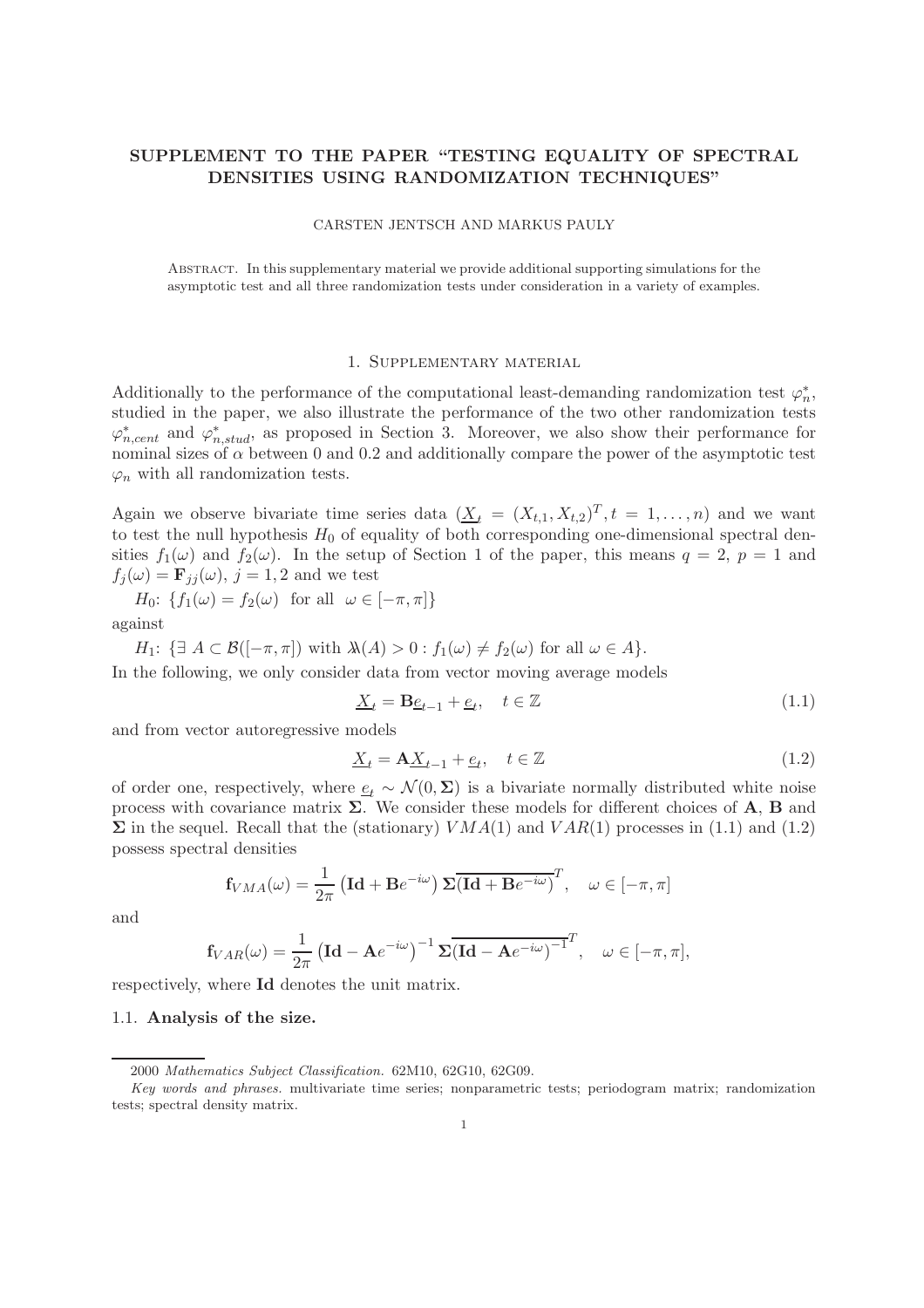

FIGURE 1. P-value plots for testing equality of two *independent* spectral densities. Actual size vs. nominal size is shown for  $\varphi_n$  (solid),  $\varphi_n^*$ \* (dashed),  $\varphi_n^*$ n,cent (dotted) and  $\varphi_{n,stud}^*$  (dashed and dotted). Sample size  $n \in \{50, 100, 200\}$  increases (left to right) and models  $MA_{H_0}(\mathbf{B}_i)$ ,  $i = 1, 2, 3$  are used (top to bottom).

### 1.1.1. Independent time series.

To investigate the behavior of the test under the null in the independent case, we consider realizations from VMA and VAR models introduced in (1.1) and (1.2), respectively, where B and A are chosen as

$$
\mathbf{A}_1 = \mathbf{B}_1 = \begin{pmatrix} 0.1 & 0 \\ 0 & 0.1 \end{pmatrix}, \quad \mathbf{A}_2 = \mathbf{B}_2 = \begin{pmatrix} 0.5 & 0 \\ 0 & 0.5 \end{pmatrix}, \quad \mathbf{A}_3 = \mathbf{B}_3 = \begin{pmatrix} 0.9 & 0 \\ 0 & 0.9 \end{pmatrix}
$$

and  $\Sigma = \Sigma_1 = diag(1,1)$ . The moving average model corresponding to  $B_i$  is denoted by  $MA_{H_0}(\mathbf{B}_i)$  and the autoregressive model corresponding to  $\mathbf{A}_i$  by  $AR_{H_0}(\mathbf{B}_i)$ .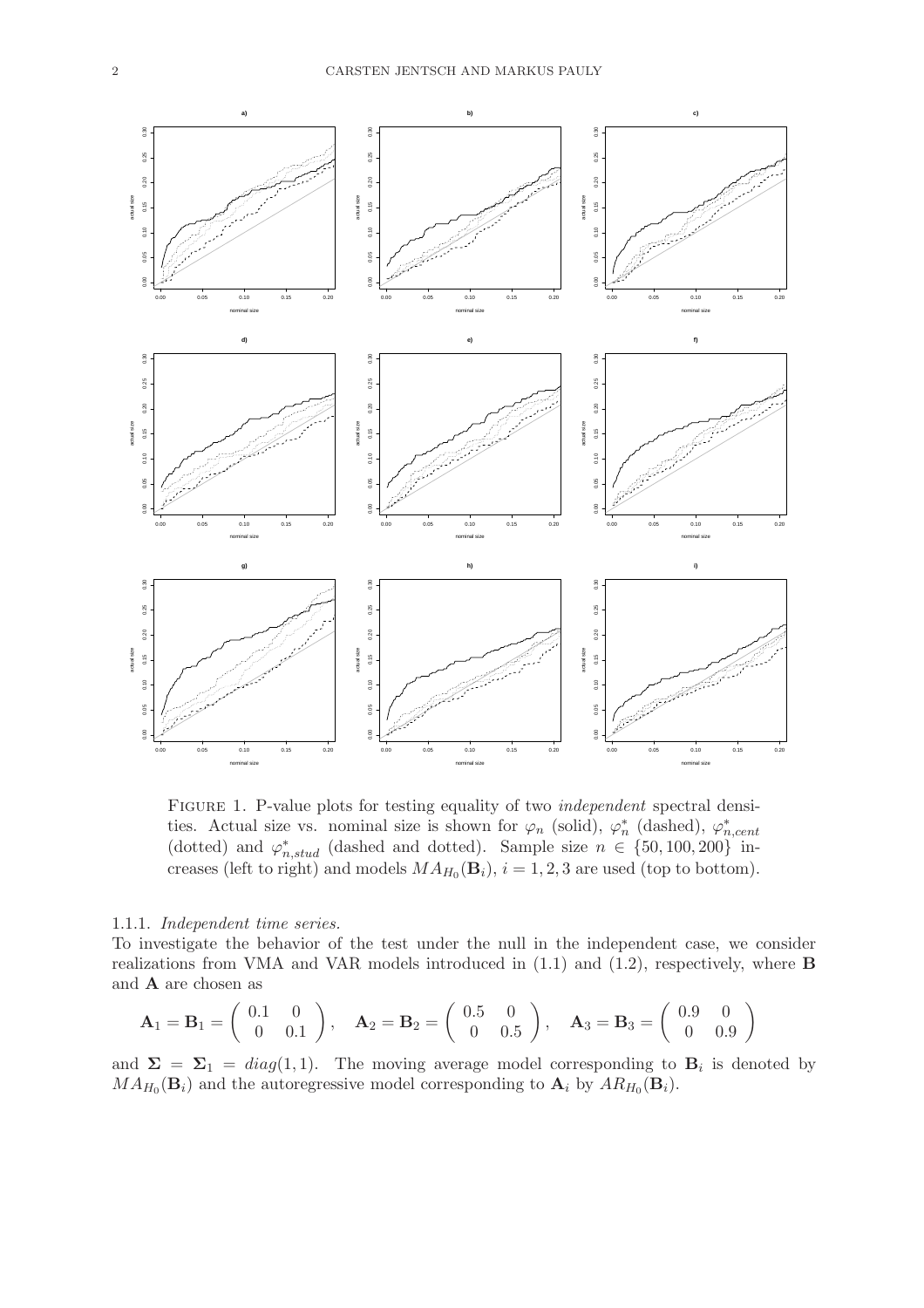

FIGURE 2. P-value plots for testing equality of two *independent* spectral densities. Actual size vs. nominal size is shown for  $\varphi_n$  (solid),  $\varphi_n^*$ \* (dashed),  $\varphi_n^*$ n,cent (dotted) and  $\varphi_{n,stud}^*$  (dashed and dotted). Sample size  $n \in \{50, 100, 200\}$  increases (left to right) and models  $AR_{H_0}(\mathbf{A}_i)$ ,  $i = 1, 2, 3$  are used (top to bottom).

Observe that due to the diagonal shape of all involved matrices  $\Sigma_1$ ,  $\mathbf{B}_i$  and  $\mathbf{A}_i$ ,  $i = 1, 2, 3$ , we are dealing with two independent univariate time series.

For all models under consideration in this simulation section, we have generated  $T = 400$  time series. For evaluation of the test statistic, we have chosen the bandwidth  $h = 0.4$  for  $n = 50$ ,  $h = 0.3$  for  $n = 100$ ,  $h = 0.2$  for  $n = 200$  and the Bartlett-Priestley kernel, see Priestley (1981, p448). Note that  $A_K = \frac{6}{5}$  $\frac{6}{5}$  and  $B_K = \frac{2672\pi}{385}$  for this particular kernel function. For each time series, the test  $\varphi_n$  has been executed with critical values from normal approximation as discussed in Section 2 and the randomization tests  $\varphi_n^*$ \*,  $\varphi_{n,cent}^*$  and  $\varphi_{n,stud}^*$  as discussed in Section 3 of the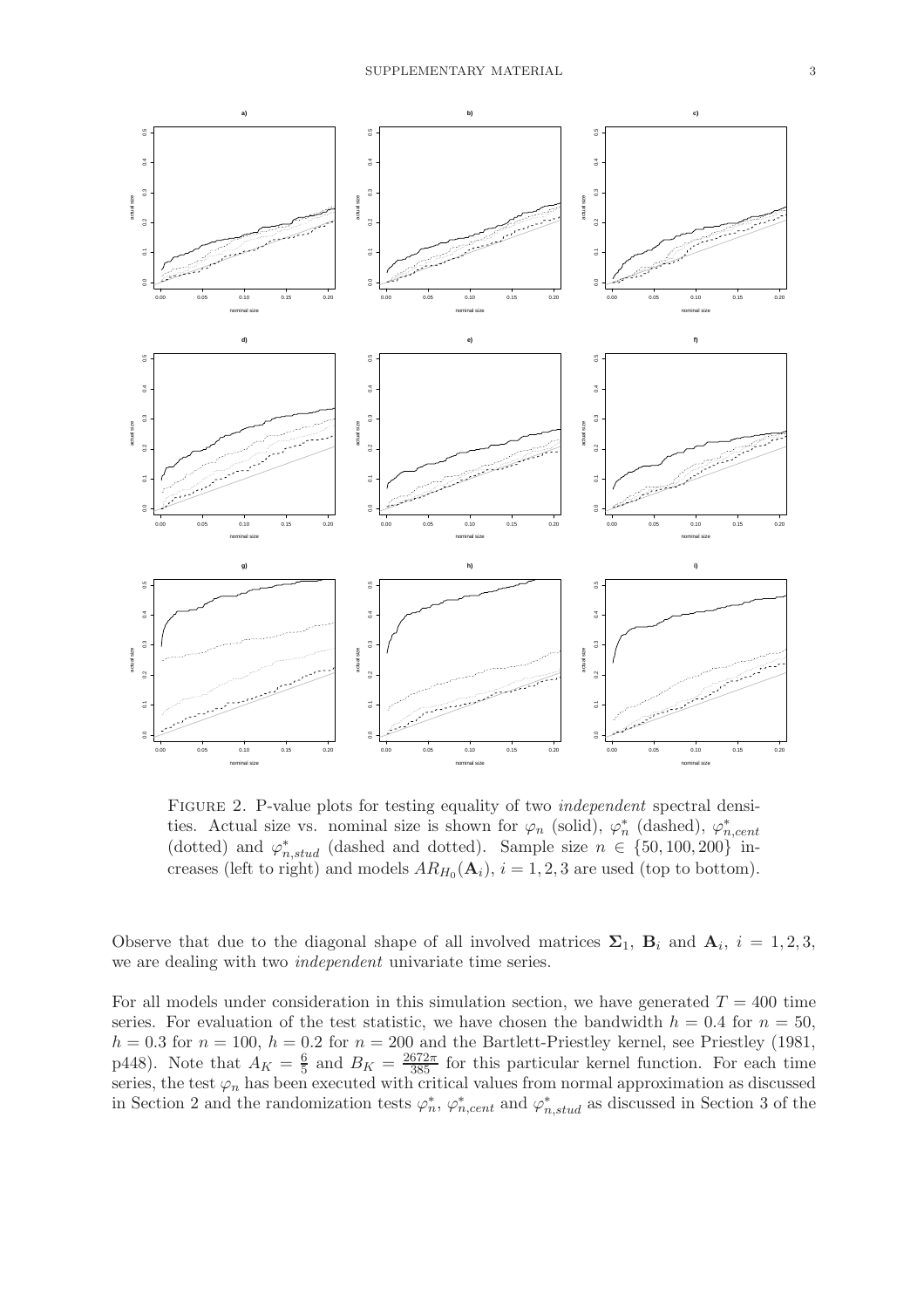

FIGURE 3. P-value plots for testing equality of two *dependent* spectral densities. Actual size vs. nominal size is shown for  $\varphi_n$  (solid),  $\varphi_n^*$  $\sum_{n=1}^{\infty}$  (dashed),  $\varphi_{n,cent}^{*}$  (dotted) and  $\varphi_{n,stud}^*$  (dashed and dotted). Sample size  $n \in \{50, 100, 200\}$  increases (left to right) and models  $MA_{H_0}(\mathbf{B}_i)$ ,  $i = 4, 5, 6$  are used (top to bottom).

paper, where  $B = 300$  randomization Monte Carlo replicates have been used. The corresponding results are displayed in Figures 1-2 using p-value plots.

## 1.1.2. Dependent time series.

To investigate the behavior of the test under the null in the dependent case, we consider again realizations from the models  $(1.1)$  and  $(1.2)$ , but now the matrix **B** is chosen from

$$
\mathbf{B}_4 = \left( \begin{array}{cc} 0.1 & 0.5 \\ 0.5 & 0.1 \end{array} \right), \quad \mathbf{B}_5 = \left( \begin{array}{cc} 0.5 & 0.5 \\ 0.5 & 0.5 \end{array} \right), \quad \mathbf{B}_6 = \left( \begin{array}{cc} 0.9 & 0.5 \\ 0.5 & 0.9 \end{array} \right), \tag{1.3}
$$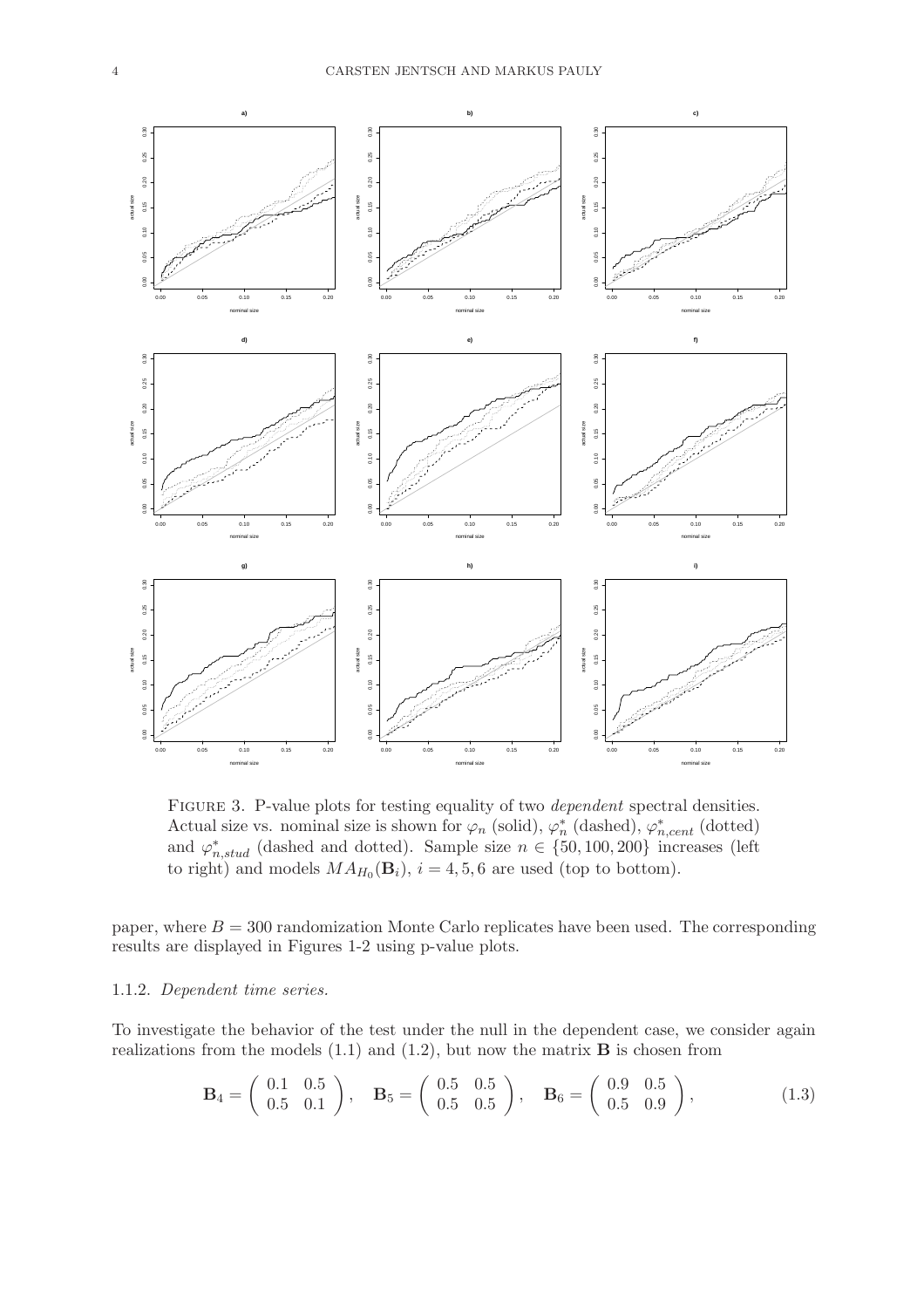

FIGURE 4. P-value plots for testing equality of two *dependent* spectral densities. Actual size vs. nominal size is shown for  $\varphi_n$  (solid),  $\varphi_n^*$  $\sum_{n=1}^{\infty}$  (dashed),  $\varphi_{n,cent}^{*}$  (dotted) and  $\varphi_{n,stud}^*$  (dashed and dotted). Sample size  $n \in \{50, 100, 200\}$  increases (left to right) and models  $AR_{H_0}(\mathbf{A}_i)$ ,  $i = 4, 5, 6$  are used (top to bottom).

denoted by  $MA_{H_0}(\mathbf{B}_i)$ ,  $i = 4, 5, 6$ , and the matrix **A** from

$$
\mathbf{A}_4 = \begin{pmatrix} 0.1 & 0.5 \\ 0.5 & 0.1 \end{pmatrix}, \quad \mathbf{A}_5 = \begin{pmatrix} 0.5 & 0.2 \\ 0.2 & 0.5 \end{pmatrix}, \quad \mathbf{A}_6 = \begin{pmatrix} 0.9 & 0 \\ 0 & 0.9 \end{pmatrix}, \tag{1.4}
$$

denoted by  $AR_{H_0}(\mathbf{A}_i)$ ,  $i = 4, 5, 6$ , and

$$
\Sigma_2 = \left(\begin{array}{cc} 1 & 0.5 \\ 0.5 & 1 \end{array}\right).
$$

Observe that due to the shape of  $\Sigma_2$ ,  $\mathbf{B}_i$  and  $\mathbf{A}_i$ ,  $i = 4, 5, 6$ , we are dealing with two *dependent* time series whose marginal spectral densities are equal. The results are shown in Figures 3-4.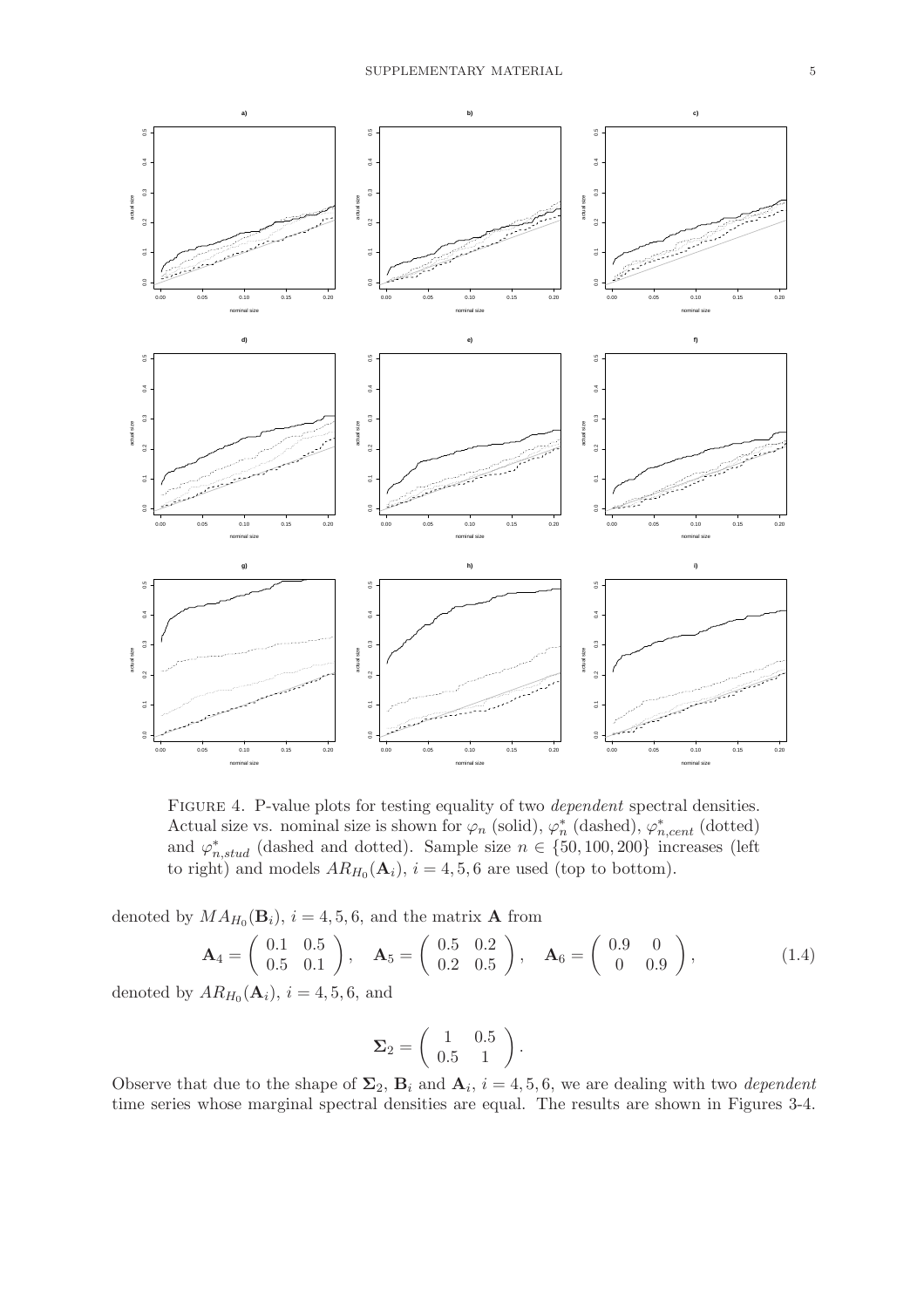

FIGURE 5. P-value plots for testing equality of two *independent* spectral densities. Actual size vs. nominal size is shown for  $\varphi_n$  (solid),  $\varphi_n^*$ \* (dashed),  $\varphi_n^*$ n,cent (dotted) and  $\varphi_{n,stud}^*$  (dashed and dotted) in model  $AR_{H_0}(\mathbf{A}_3)$ . Sample size  $n \in \{50, 100, 200\}$  increases (left to right) and bandwidth  $h \in \{0.2, 0.4, 0.6\}$ increases (top to bottom).

It is also worth noting that setting the off-diagonal elements in the second and third coefficient matrix in (1.4) equal to 0.5 would result in non-stationary (explosive) autoregressive models, which are not within the scope of this paper.

### 1.1.3. Sensitivity of the test with respect to bandwidth choice under  $H_0$ .

As already anticipated in the paper we will also analyze the size for different choices of bandwidths. Therefore we have repeated the simulations described above for model  $AR_{H_0}(A_3)$  and  $MA_{H_0}(\mathbf{B}_5)$  for different bandwidth choices  $h \in \{0.2, 0.4, 0.6\}$  to check how sensitive the tests behave with respect to its choice. The results are displayed in Figures 5-6. Note that in model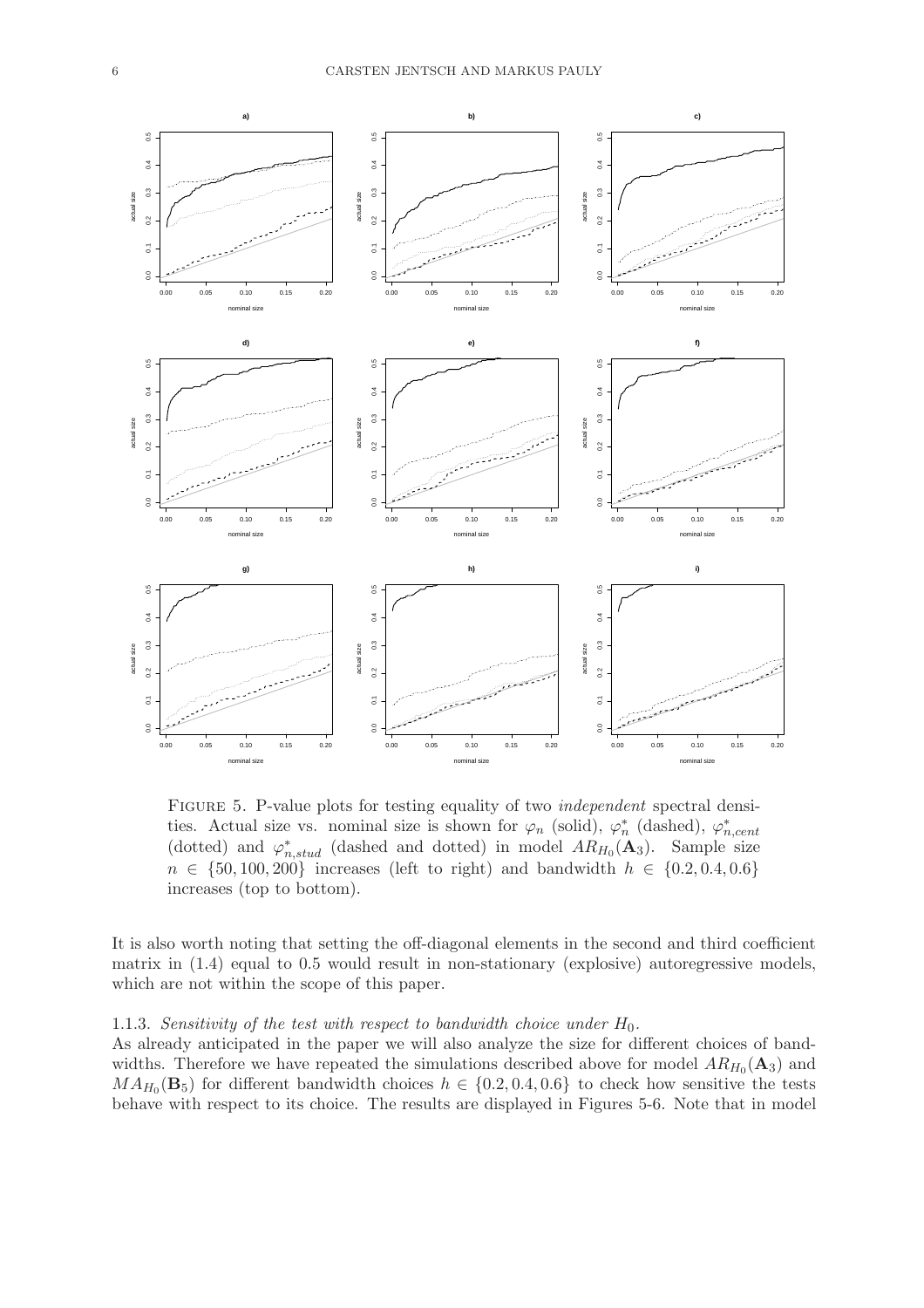

FIGURE 6. P-value plots for testing equality of two *independent* spectral densities. Actual size vs. nominal size is shown for  $\varphi_n$  (solid),  $\varphi_n^*$ \* (dashed),  $\varphi_n^*$ n,cent (dotted) and  $\varphi_{n,stud}^*$  (dashed and dotted) in model  $MA_{H_0}(\mathbf{B}_3)$ . Sample size  $n \in \{50, 100, 200\}$  increases (left to right) and bandwidth  $h \in \{0.2, 0.4, 0.6\}$  increases (top to bottom).

 $AR_{H_0}(\mathbf{A}_3)$ , the tests have to compare two independent time series that have the same unimodal spectral density. In model  $MA_{H_0}(\mathbf{B}_5)$ , the tests have to compare two dependent time series that have the same spectral density with a more flat shape. Remark that we have chosen these models to cover two very distinct cases.

## 1.2. Analysis of the power.

To illustrate the behavior of the tests under the alternative, that is under inequality of both spectral densities, we consider two models that generate independent and dependent time series,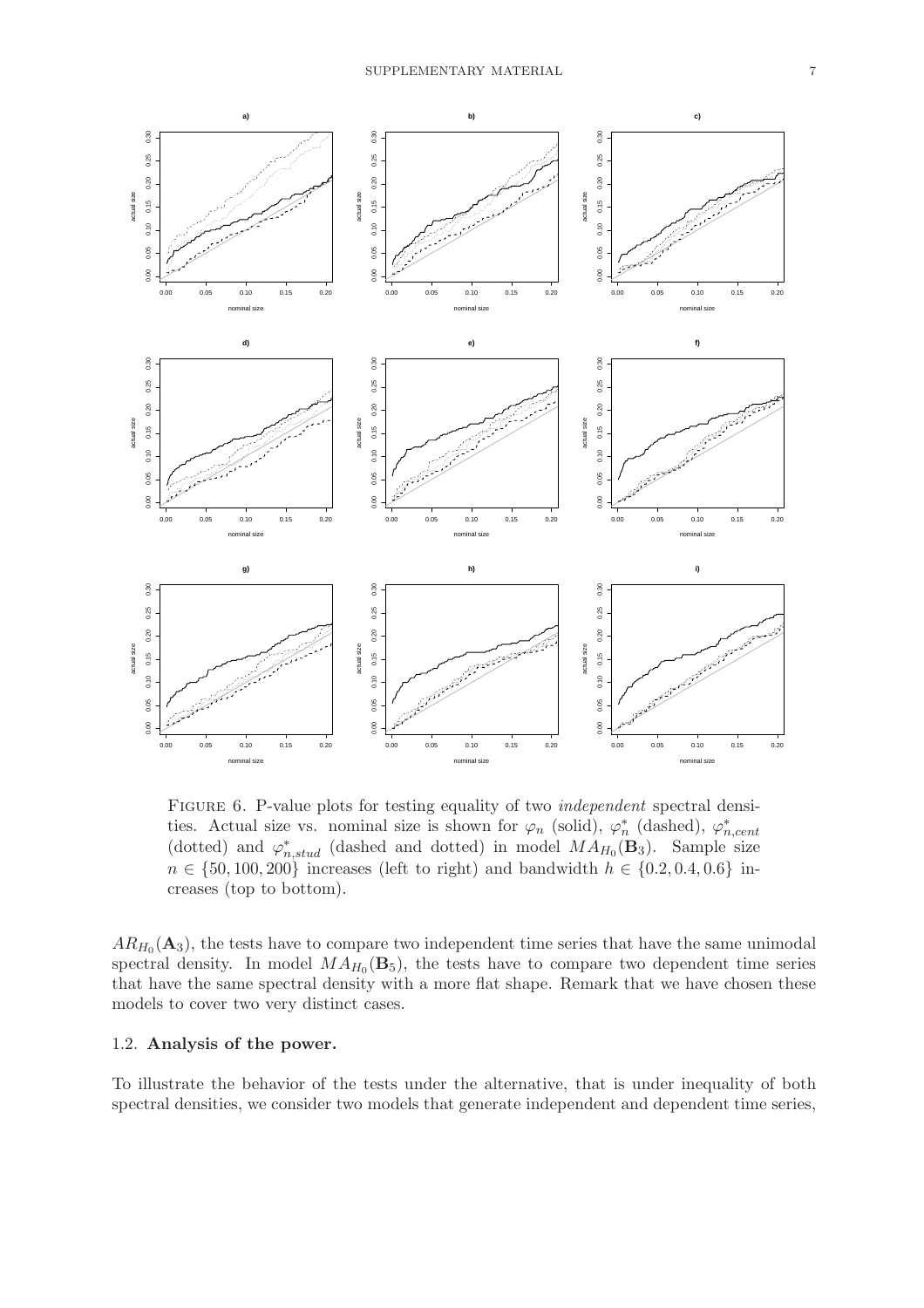

FIGURE 7. Achieved size power curves for testing equality of two *independent* spectral densities. Actual size from Figure 1 vs. power is shown for  $\varphi_n$  (solid),  $\varphi_n^*$ \* (dashed),  $\varphi_{n,cent}^*$  (dotted) and  $\varphi_{n,stud}^*$  (dashed and dotted). Sample size  $n \in$  $\{50, 100, 200\}$  increases (left to right) and models  $AR_{H_1}(\mathbf{A}_i)$   $i = 7, 8, 9$  are used (top to bottom).

respectively. First, we consider realizations from the autoregressive model in  $(1.2)$ . Here,  $\bf{A}$  is chosen from

$$
\mathbf{A}_7 = \left( \begin{array}{cc} 0.9 & 0 \\ 0 & 0.8 \end{array} \right), \quad \mathbf{A}_8 = \left( \begin{array}{cc} 0.9 & 0 \\ 0 & 0.7 \end{array} \right), \quad \mathbf{A}_9 = \left( \begin{array}{cc} 0.9 & 0 \\ 0 & 0.6 \end{array} \right)
$$

and  $\Sigma = \Sigma_1$ . The corresponding models are denoted by  $AR_{H_1}(\mathbf{A}_i)$ ,  $i = 7, 8, 9$ , and due to the diagonal shape, we are dealing with two independent time series. In the second case, we generate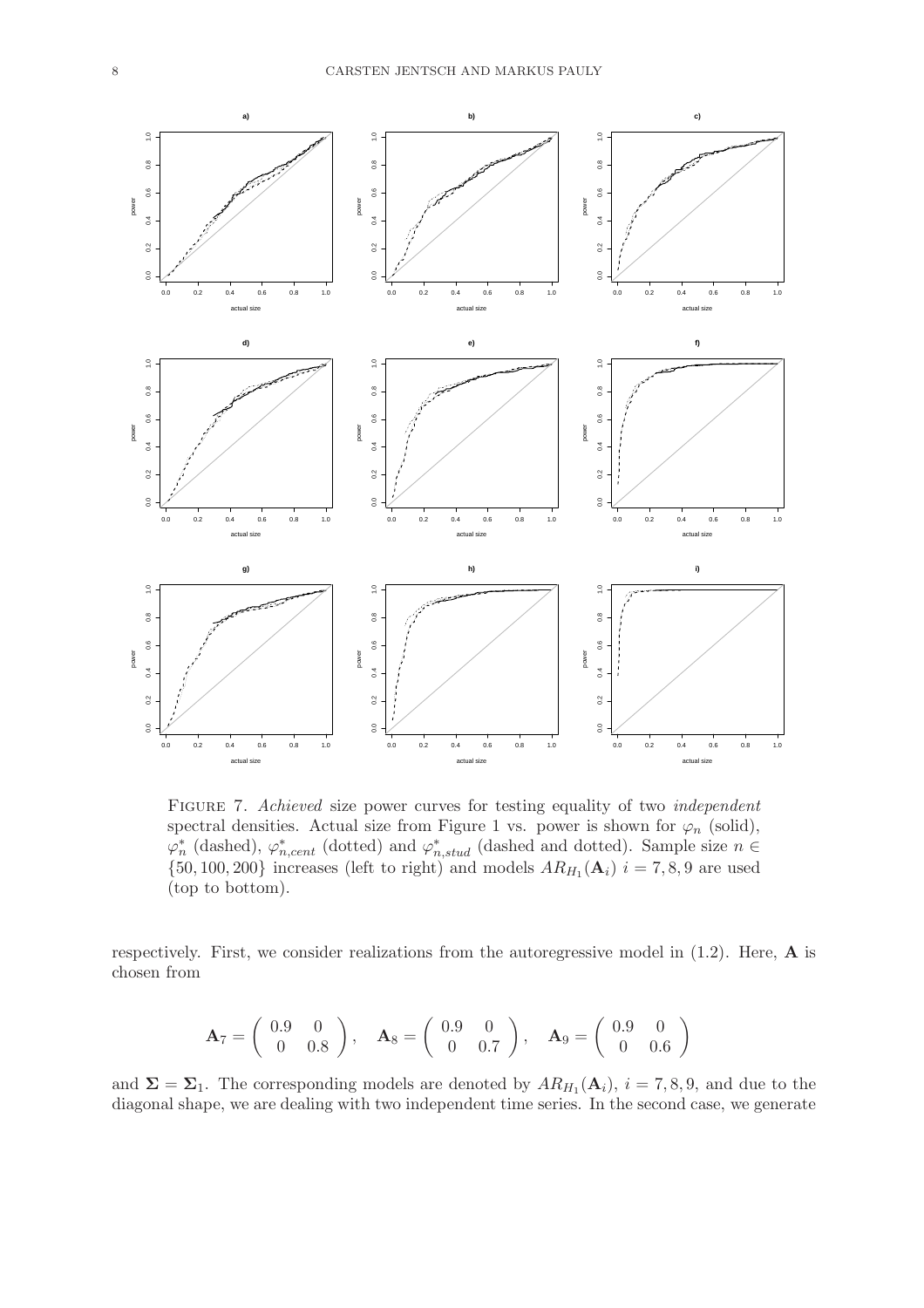

FIGURE 8. Achieved size power curves for testing equality of two dependent spectral densities. Actual size from Figure 1 vs. power is shown for  $\varphi_n$  (solid),  $\varphi_n^*$ \* (dashed),  $\varphi_{n,cent}^{*}$  (dotted) and  $\varphi_{n,stud}^{*}$  (dashed and dotted). Sample size  $n \in \{50, 100, 200\}$  increases (left to right) and models  $MA_{H_1}(\mathbf{B}_i)$   $i = 7, 8, 9$ are used (top to bottom).

realizations from the moving average model in (1.1) with B chosen from

$$
\mathbf{B}_7 = \left( \begin{array}{cc} 0.5 & 0.5 \\ 0.5 & 0.6 \end{array} \right), \quad \mathbf{B}_8 = \left( \begin{array}{cc} 0.5 & 0.5 \\ 0.5 & 0.7 \end{array} \right), \quad \mathbf{B}_9 = \left( \begin{array}{cc} 0.5 & 0.5 \\ 0.5 & 0.8 \end{array} \right)
$$

and  $\Sigma = \Sigma_2$  denoted by  $MA_{H_1}(\mathbf{B}_i)$ ,  $i = 7, 8, 9$ . Due to non-diagonal shape, we are dealing with two dependent time series in this case.

As shown in Figures 1 - 6, some tests tend to over-reject the null hypothesis systematically. Therefore, it seems to be unfair to compare just the usual size power curves (nominal size vs.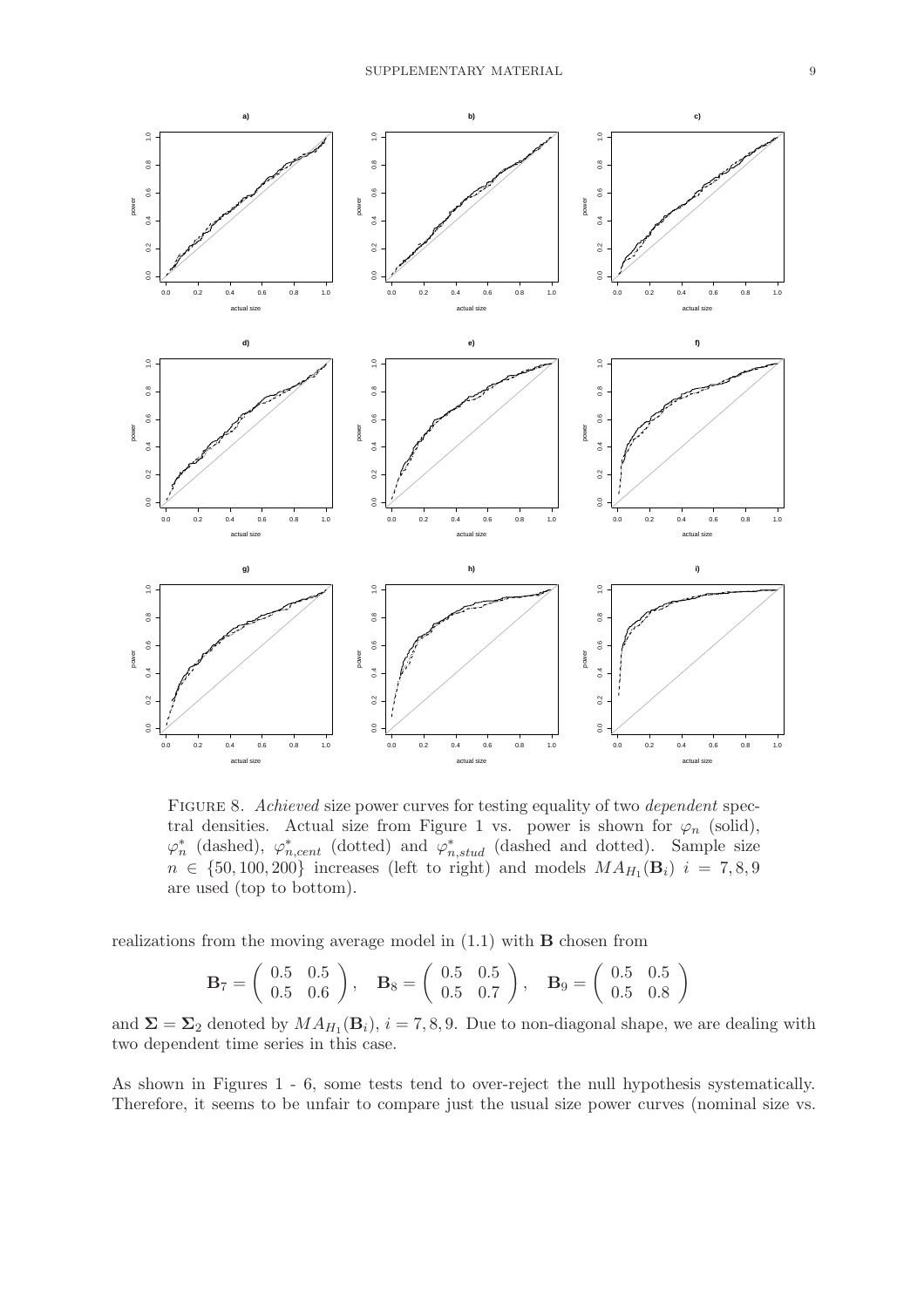

FIGURE 9. Achieved size power curves for testing equality of two dependent spectral densities. Actual size from model  $AR_{H_0}(A_3)$  displayed in Figure 5 vs. power is shown for  $\varphi_n$  (solid),  $\varphi_n^*$ \* (dashed),  $\varphi_{n,cent}^{*}$  (dotted) and  $\varphi_{n,stud}^{*}$  (dashed and dotted) in model  $AR_{H_1}(\mathbf{A}_8)$ . Sample size  $n \in \{50, 100, 200\}$  increases (left to right) and bandwidth  $h \in \{0.2, 0.4, 0.6\}$  increases (top to bottom)

power) to judge their performances under the alternative. For this reason, we present achieved size power curves that use actual sizes obtained for models  $AR_{H_0}(\mathbf{A}_3)$  and  $MA_{H_0}(\mathbf{B}_5)$  as displayed in panels g)-i) of Figure 2 and in d)-f) of Figure 3, respectively, instead of the nominal sizes. A comparison of these plots is shown in Figures 7 and 8 for  $AR_{H_1}(\mathbf{A}_i)$  (independent case) and  $MA_{H_1}(\mathbf{A}_i)$  (dependent case),  $i = 7, 8, 9$ , respectively. When studying these plots it seems that there are some missing values, especially for the unconditional test  $\varphi_n$ . However, these can be explained by the bad actual sizes of some tests, e.g. the actual size of  $\varphi_n$  in model  $AR_{H_0}(A_3)$ with a sample size of  $n = 50$  is always greater than 0.29, see panel g) of Figure 2. This explains e.g. the 'missing values' in panel g) of Figure 7 for actual sizes less than 0.29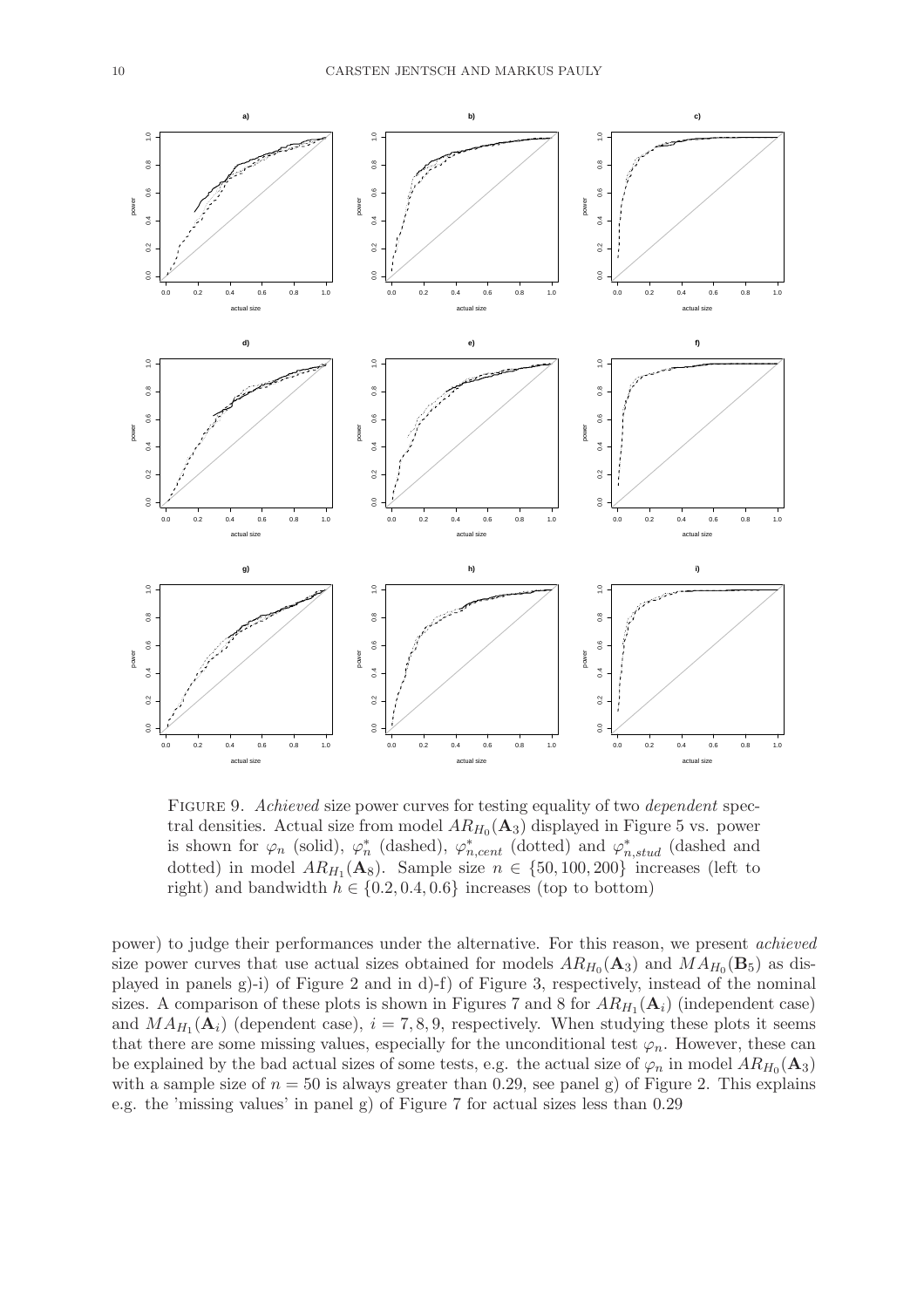

FIGURE 10. Achieved size power curves for testing equality of two *dependent* spectral densities. Actual size from model  $MA_{H_0}(\mathbf{B}_3)$  displayed in Figure 6 vs. power is shown for  $\varphi_n$  (solid),  $\varphi_n^*$ \* (dashed),  $\varphi_{n,cent}^{*}$  (dotted) and  $\varphi_{n,stud}^{*}$  (dashed and dotted) in model  $MA_{H_1}(\mathbf{B}_8)$ . Sample size  $n \in \{50, 100, 200\}$  increases (left to right) and bandwidth  $h \in \{0.2, 0.4, 0.6\}$  increases (top to bottom)

## 1.2.1. Sensitivity of the test with respect to bandwidth choice under  $H_1$ .

To conclude with the analysis of the power, we have repeated the simulations described above for models  $AR_{H_1}(\mathbf{A}_8)$  and  $MA_{H_1}(\mathbf{B}_8)$  for different bandwidths  $h \in \{0.2, 0.4, 0.6\}$  to check how sensitive the tests behave with respect to its choice. Note that in model  $AR_{H_1}(\mathbf{A}_8)$ , the tests have to compare two independent time series that have different unimodal spectral densities. In model  $MA_{H_1}(\mathbf{B}_8)$ , the tests have to compare two dependent time series that have different spectral densities with a more flat shape.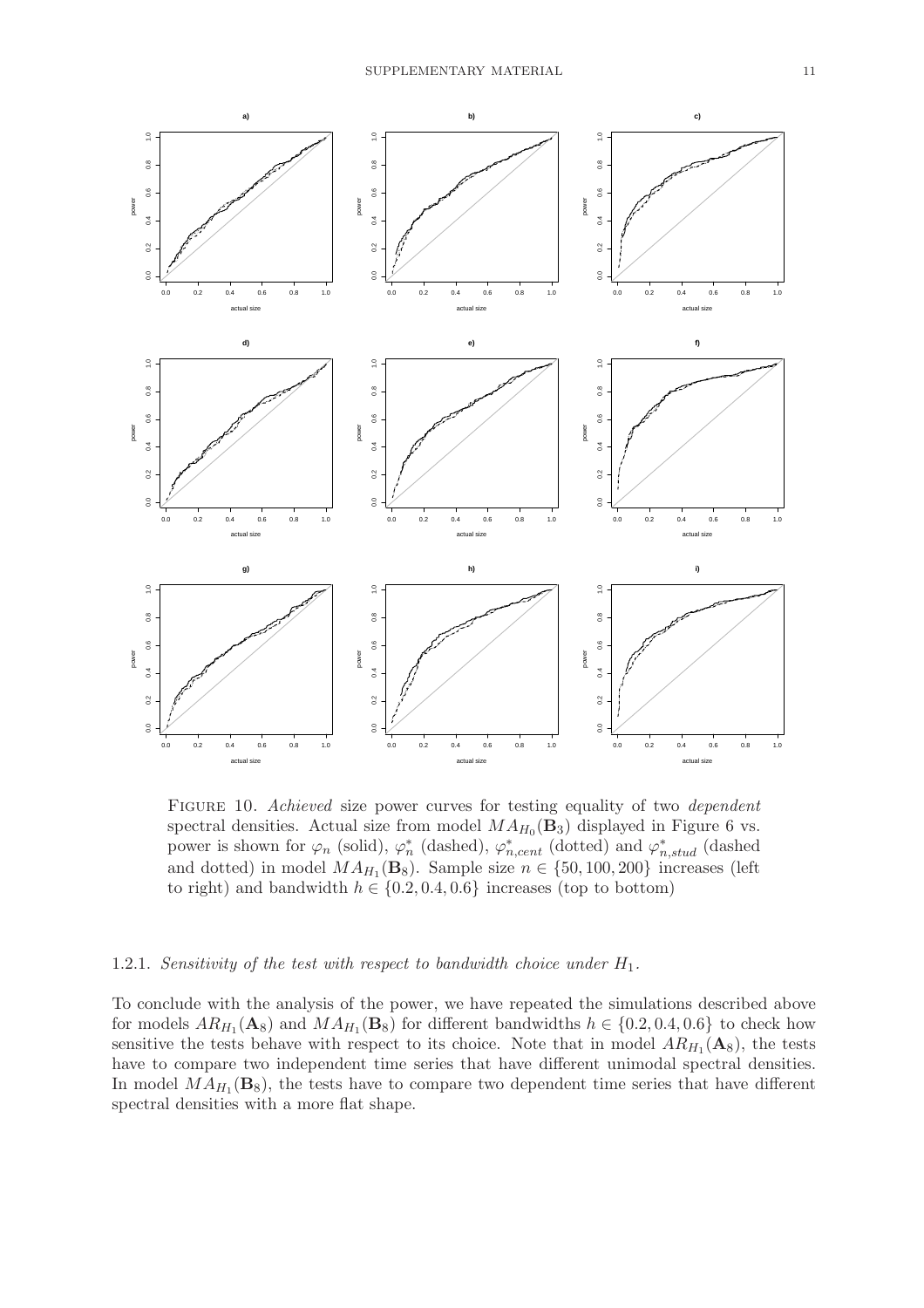## 1.3. Discussion.

From Figures 1 - 6, it can be seen that the asymptotic test  $\varphi_n$  has difficulties in keeping the prescribed level and tends to overrejects the null systematically for all small  $(n = 50)$  and moderate  $(n = 100)$  sample sizes in all situations. Its performance is not even desirable for larger sample sizes ( $n = 200$ ). Especially for the most critical autoregressive models  $AR_{H_0}(A_3)$  (independent case) and  $AR_{H_0}(\mathbf{A}_6)$  (dependent case), where the corresponding spectral densities have non-flat shapes and are rather difficult to estimate, its null approximation is extremely poor and the performance is unacceptable. Nevertheless, this poor performance is not surprising since the slow convergence speed of  $L_2$ -type statistics is already known, see for instance Paparoditis (2000).

In comparison to that, all randomization tests  $\varphi_n^*$ \*,  $\varphi_{n,cent}^*$  and  $\varphi_{n,stud}^*$  perform better than  $\varphi_n$ . In particular the computationally least-demanding version  $\varphi_n^*$  holds the prescribed level very satisfactorily in all considered situations. However, the other randomization tests  $\varphi_{n,cent}^*$  and  $\varphi^*_{n,stud}$  tend to be a little bit more liberal than  $\varphi^*_n$ \* for smaller sample sizes, where  $\varphi_{n,cent}^*$  has in  $\chi_{n,sitad}^{n,sitad}$  a better output than  $\varphi_{n,stud}^{*}$ . Actually both do not perform very well for the small sample size of  $n = 50$  particularly for the critical models  $AR_{H_0}(\mathbf{A}_3)$  and  $AR_{H_0}(\mathbf{A}_6)$  in comparison  $_{\rm{to}}$   $\varphi_n^*$  $_n^*$ . Nevertheless, with increasing sample size  $(n = 100, 200)$  their performance gets much better; especially the centered version  $\varphi_{n,cent}^*$  has comparable results to  $\varphi_n^*$  $\stackrel{*}{n}$ . An explanation for this observations is given by the slow convergence speed of the mean and variance estimators, where spectral density estimators are involved. Observe that no additional quantities as  $\mu_0$  or  $\tau_0$  have to be estimated nonparametrically for  $\varphi_n^*$  $\frac{*}{n}$ .

Finally, Figures 5 and 6 show that the bandwidth selection only has a slight effect on the behavior of the randomization tests, where this choice is more crucial for  $\varphi_n$ . Again particularly  $\varphi_n^*$  does not seem to react sensitively to the bandwidth choice in the small sample case. For larger sample sizes all randomization procedures do not seem to be very sensitive to variations of h. This suggests that the randomization technique can be applied without being unsure about setting any tuning parameters, which is a big advantage in comparison to other resampling methods, which usually depend on even more tuning parameters. Nevertheless, one can still apply a computational-more demanding data-driven bandwidth selection method as has been done in the simulation study of the paper.

Figures 7 and 8 show the power behavior of all tests. Note that we only show the fair comparison, where we compare the power of the tests to their actual size. It can be seen from these figures that there is actually no big difference in the power behavior between all four considered tests. Moreover, when studying the panels with increasing sample sizes (from left to right) the theoretically proved consistency results from the paper can be confirmed by the simulations. As already mentioned above note that the late start of the curves of some tests (especially of  $\varphi_n$  in Figure 8) is reasoned by their poor actual size performances in these situations as shown in Figures 2 and 3.

Finally, Figures 9 and 10 illustrate that the bandwidth selection again only has a slight effect on the power behavior of all randomization tests.

Additionally to the simulation experience of the paper we may summarize the current experience as follows:

• The randomization technique makes sure that the corresponding tests keep the prescribed level for small sample sizes quite well.